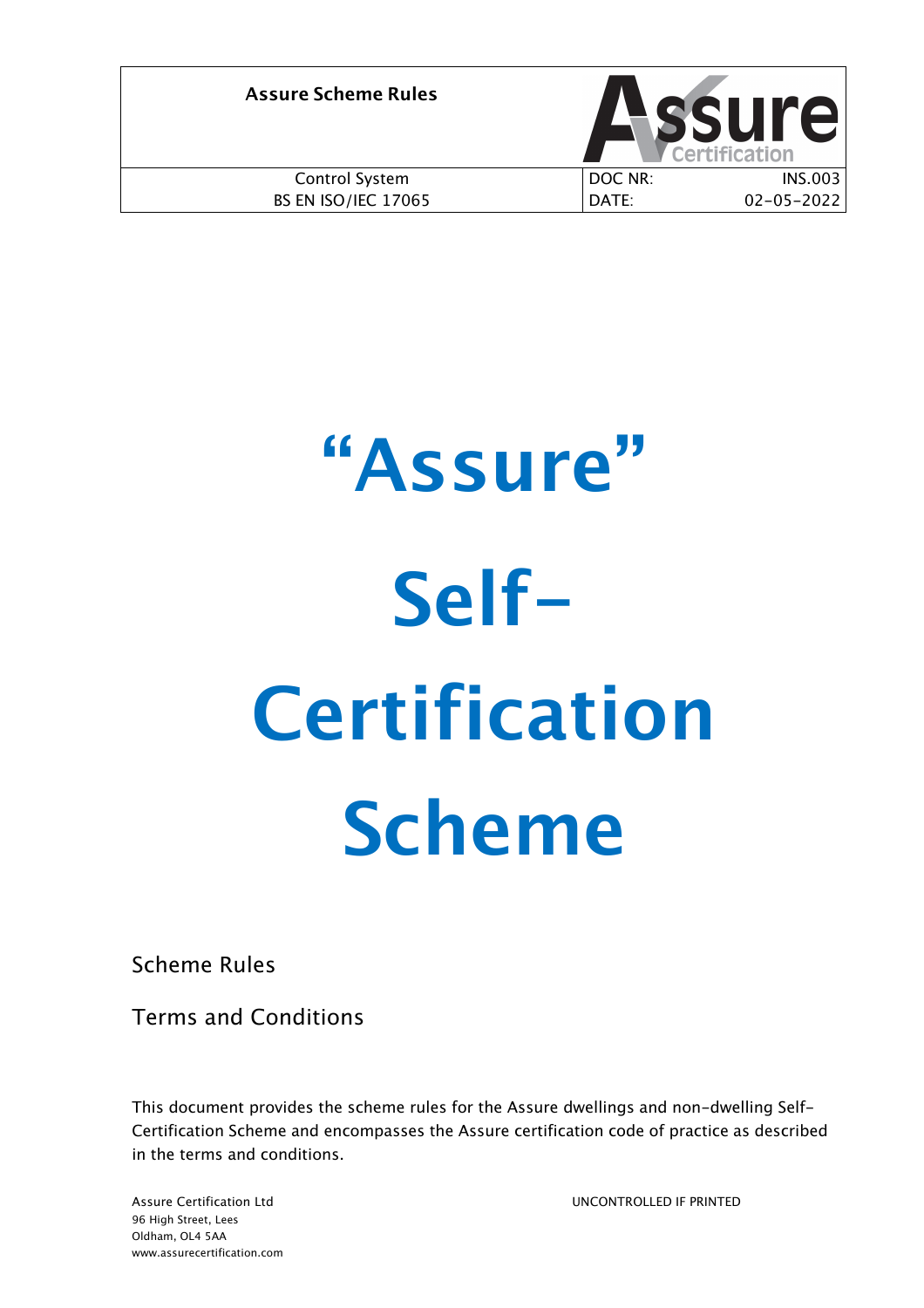| <b>Assure Scheme Rules</b> |         | <b>ASSUIP</b><br>Certification |
|----------------------------|---------|--------------------------------|
| Control System             | DOC NR: | <b>INS.003</b>                 |
| <b>BS EN ISO/IEC 17065</b> | DATE:   | $02 - 05 - 2022$               |

# **1. Introduction**

This document applies to "Assure" certified installers who undertake replacement window, door, roof light and roof window installations in dwellings and non-dwellings.

Members carrying out works under the "Assure" scheme shall comply with the conditions set out in these requirements and any accompanying technical notes.

These rules should be read in conjunction with the Technical guidance documents which include the "Assure" Surveying and Installation Manual.

# **2. Scope**

Scheme members have been judged by "Assure" as competent to self-certify their own installations of window, doorset, roof light and roof window installations carried out by their installation teams, certifying that they meet current Building Regulation requirements in dwellings and non-dwellings in England and Wales. The Assure Competent Person Scheme is authorised by DLUHC and the Welsh Government Construction Unit.

# **3. General Business Requirements**

These rules set out the standards of professional conduct that are expected of you so as to promote best practice and confidence in the integrity of this scheme and you.

- You shall keep the scheme informed of any changes to your company details
- Any changes implemented by Assure and communicated to you must be fulfilled.
- You must allow Assure to conduct evaluation and surveillance inspections including examining documentation and records and access to personnel and subcontractors.
- You must allow the participation of observers if applicable, however this information will be communicated to you prior to your inspection.
- You must not use the certification in such a manner as to bring the certification body 'Assure' into disrepute and you must not make any statement regarding certification that Assure may consider misleading or unauthorised.
- You shall be responsible for all aspects of the works, produced by you, regardless of whether or not you have completed the work yourself and you shall carry out your work with all reasonable skill and care.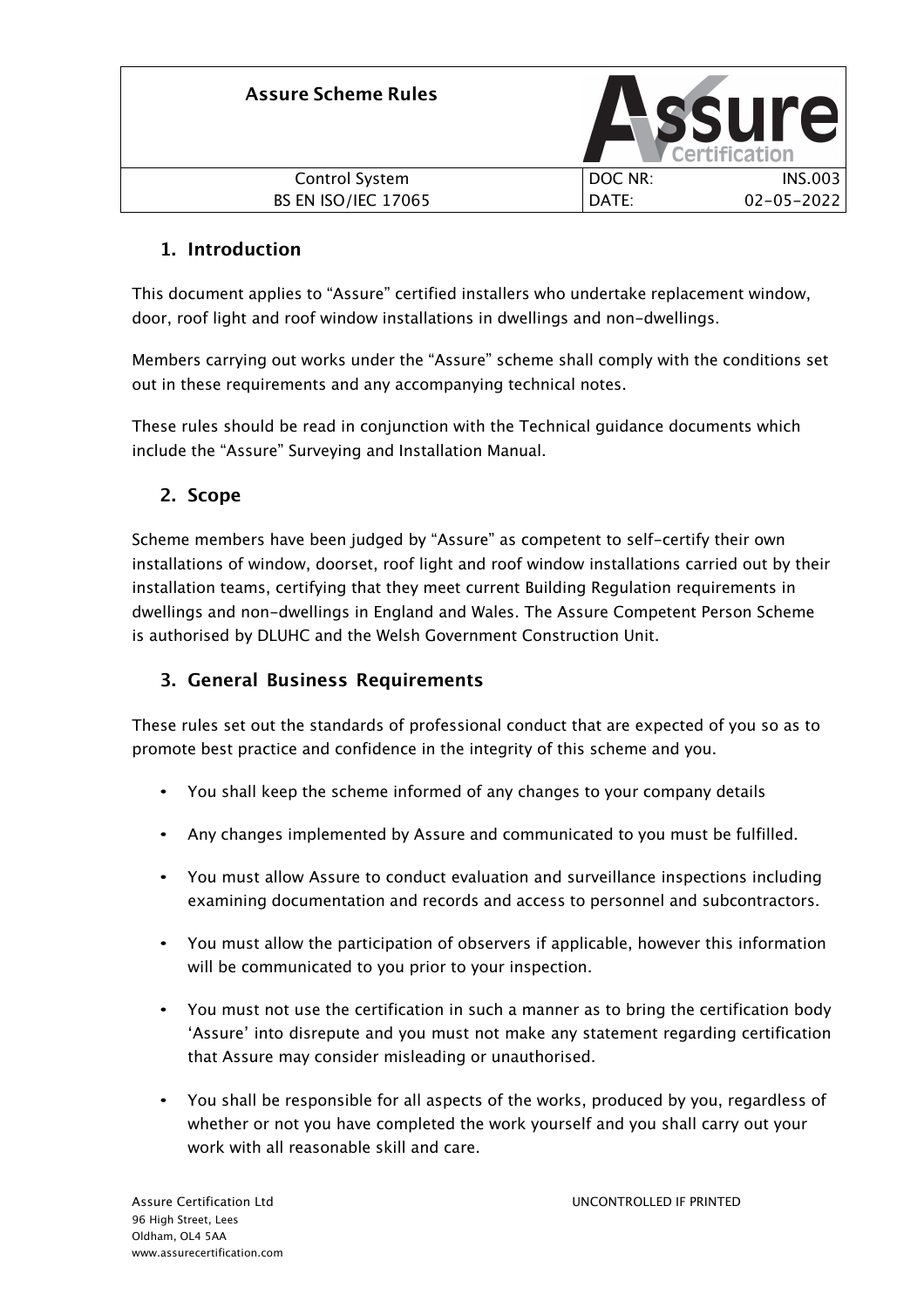| <b>Assure Scheme Rules</b> |         | <b>ASSUre</b>    |
|----------------------------|---------|------------------|
| Control System             | DOC NR: | <b>INS.003</b>   |
| <b>BS EN ISO/IEC 17065</b> | DATE:   | $02 - 05 - 2022$ |

- Where subcontractors are employed by you, you shall be responsible for ensuring that they have the required skills to complete the works. You are responsible for the declaration of works to us and take full responsibility for the work and your guarantee. You shall have suitable procedures in place to sign-off/inspect finished works.
- Works shall be carried out in accordance with all appropriate Building Regulations at the time of installation.
- You shall provide written estimates for all works. Estimates shall be written in such a way as to allow easy pricing for variations in the work ordered along with a full set of Customer Terms & Conditions.
- You shall adhere to regulations and best practices regarding consumer contracts with cooling off clauses as defined by the Office of Fair Trading and as enforced by local Trading Standards.
- You shall provide a written guarantee to all customers in respect of all works undertaken.
- You shall have adequate public liability insurance covering the scope of work you carry out and with a minimum liability limit of £2million
- You shall have adequate employer liability insurance cover you employees with a minimum liability of £10million. (Not required for Sole Traders)
- You shall have a Health & Safety Policy (Not required for companies with less than 5 employees)
- You shall only carry out work for areas in which you are skilled.
- Laws, statutory codes of practice, and "Assure" guidance notes that affect your work shall be observed and your knowledge of them kept up to date.
- You shall make accurate and legible records of works, for a period not less than 10 years including:
	- o Existing site conditions affected by the works
	- o Proposed improvements
	- o Digital images/accurate sketches of the existing property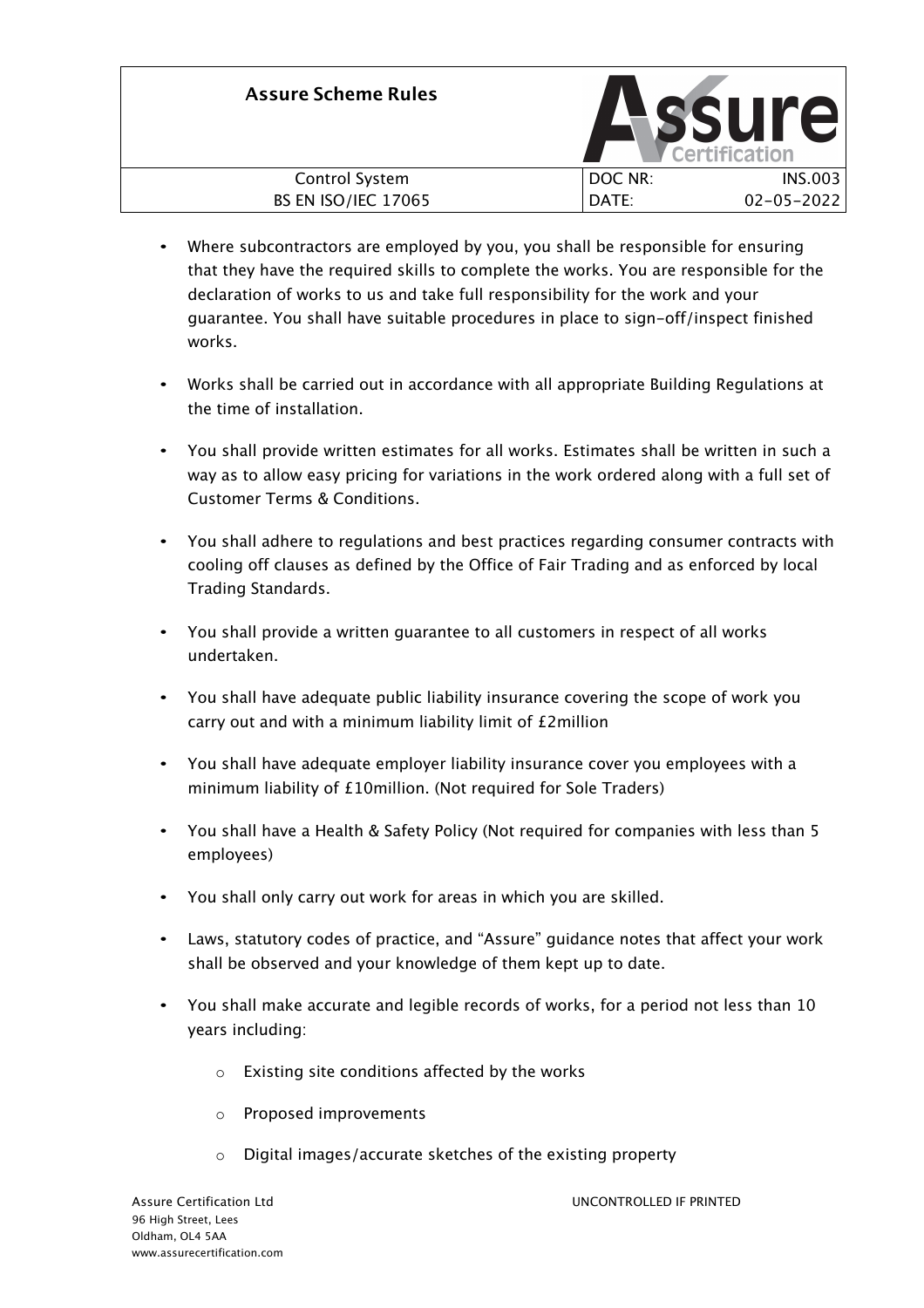| <b>Assure Scheme Rules</b> |         | <b>SSUre</b>     |
|----------------------------|---------|------------------|
| Control System             | DOC NR: | <b>INS.003</b>   |
| <b>BS EN ISO/IEC 17065</b> | DATE:   | $02 - 05 - 2022$ |

- You shall provide an insurance backed guarantee from an approved provider as laid down in the DLUHC and Welsh Government Construction Unit scheme rules
- Where deposits are collected, deposit payments shall be protected by a suitable insurance
- You shall know and comply with the requirements of the Health and Safety at Work Regulations as they apply to you.
- You shall apply as appropriate the scheme's technical rules and requirements. The scheme rules may be changed from time to time, you shall ensure that you have read and understood all such documents which can be found in the document section of your dashboard.
- You shall disclose to the scheme, any of the following, at the soonest opportunity:
	- o Prior disciplinary allegations made and proven by other Competent Person Schemes
	- o Referrals to disciplinary hearings by other Competent Person Schemes
- You shall respond to queries made by the scheme in the investigation of any potential disciplinary issues in a timely manner
- You shall inform the scheme if you believe any company claiming to be an "Assure" member when they are not.
- You shall keep your professional knowledge up to date.
- You shall not engage in conduct that damages the reputation of the "Assure" scheme
- You shall carry out your work in a fair and proper manner.
- You shall only promote and advertise your services in a clear, honest and lawful manner.
- Use of the "Assure" logos shall be in-line with the relevant Use of Logo's section of this document, If you leave the scheme you may longer use the logo
- The rules lay down a minimum level of Public Liability and Employer Liability insurance needed to be certified by "Assure", you shall maintain at least the stated level of insurance during certification.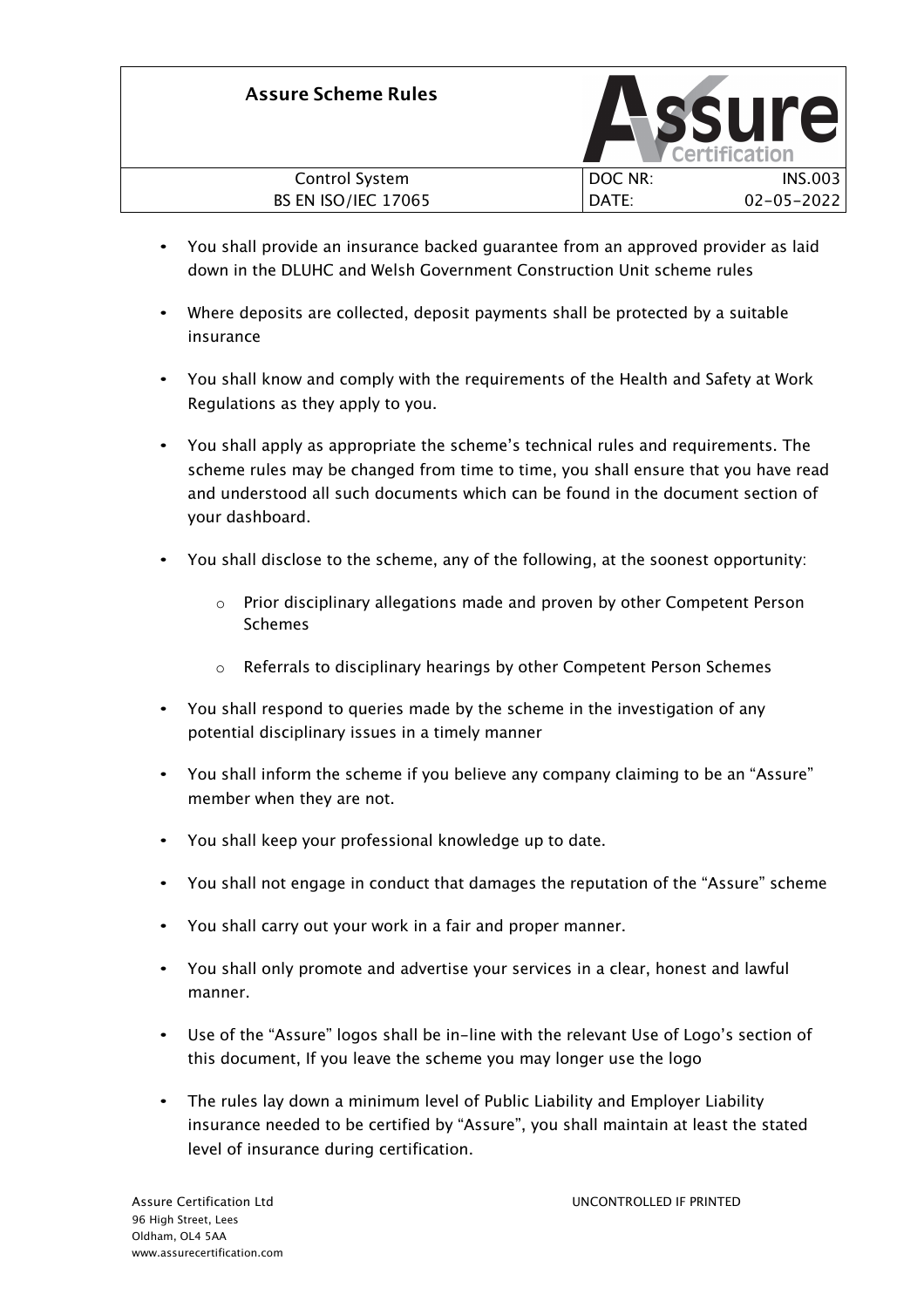

- By recording jobs and maintaining certification with Assure you:
	- $\circ$  Agree with the "Assure" scheme rules and undertake to read and understand any published scheme documentation available on your members area.
	- o Have read and understand any other specific requirement defined by the scheme
	- $\circ$  Confirm that the appropriate internal procedures are in place to ensure customer protection
- All active members shall have their details published on the www.assurecertification.com and Competent Person Scheme websites.

### **4. Trading Requirements**

You are required to demonstrate to us financial probity of the business.

a. Trading Practices:

The Installer shall not undertake questionable sales practices, such as pressure-selling, or misleading the end-user as to the specification of materials to be used. Installers shall also ensure that any advertisements of their services are in accordance with the British Code of Advertising Practice and the British Code of Sales Practice

b. Expectation of Fair & Reasonable Conduct:

"Assure" fully expects that all certified scheme members will act in a fair and responsible manner. This is a condition of continued certification. As such, the installer agrees to act within the law at all times, abiding not only by the Terms and Conditions of "Assure" certification, but also abiding by all consumer protection legislation, if at any time, the installer fails to meet these expectations, their certification may be terminated as per the Terms and Conditions.

c. Protection Against Limitation of Liability Clauses:

The Installer agrees to take full responsibility for the competence of any subcontractors acting on its behalf. In addition, the Installer agrees to accept liability for the sections of any of its subcontractors. The Installer furthermore agrees that it will take no unreasonable contractual measures to limit liability, as per the Unfair Contract Act 1977.

d. Financial Protection for End-User: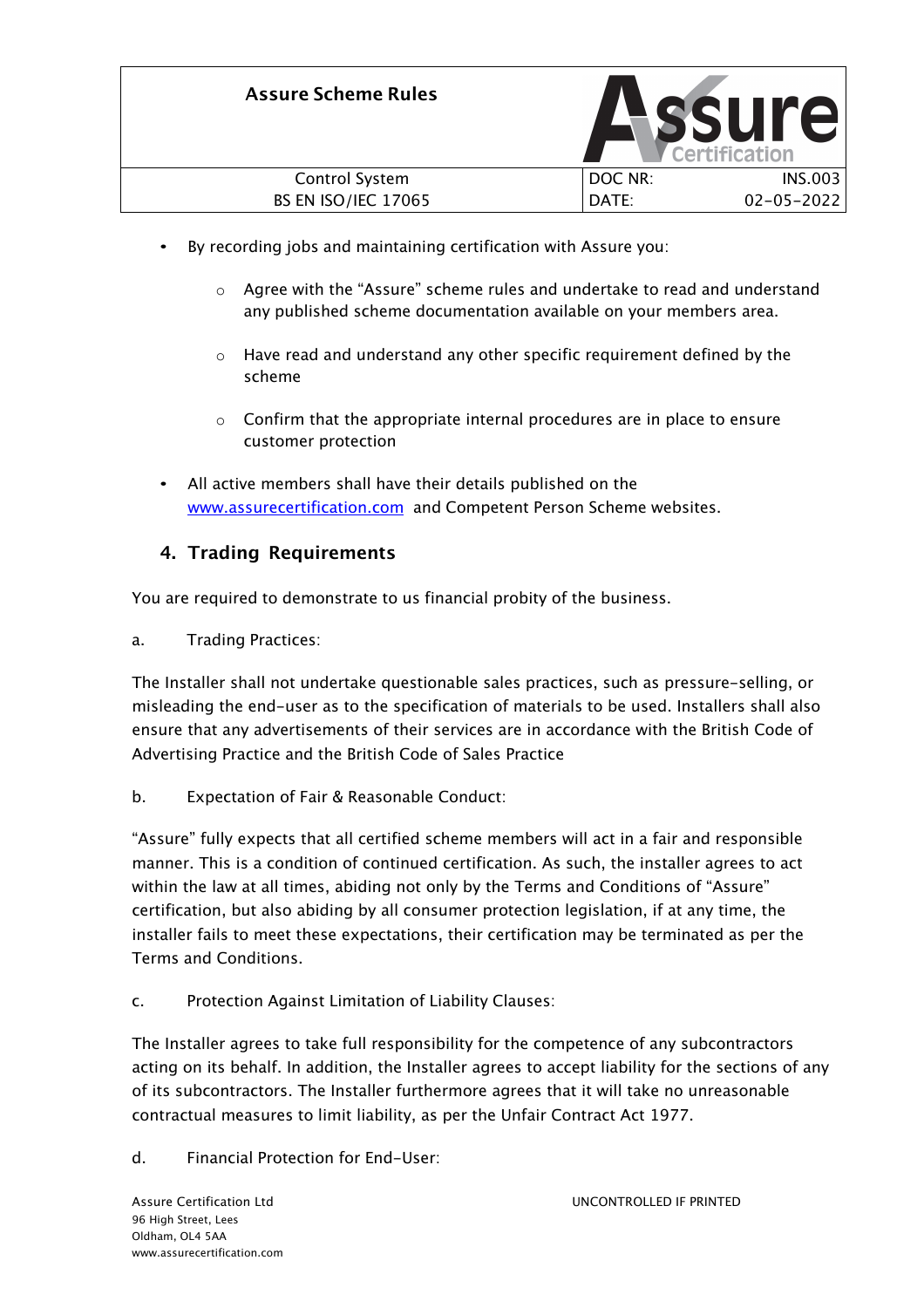| <b>Assure Scheme Rules</b> |         | <b>Assure</b><br>Certification |
|----------------------------|---------|--------------------------------|
| Control System             | DOC NR: | <b>INS.003</b>                 |
| <b>BS EN ISO/IEC 17065</b> | DATE:   | $02 - 05 - 2022$               |

The Installer agrees to give an Insurance Backed Guarantee to the End-user which will provide the appropriate financial protection to put work to dwellings right which is noncompliant to the building regulations. Although, Assure, would expect the Installer to rectify these faults under their own customer complaint procedure. This Insurance Backed Guarantee would come into effect if the Installer is unable to honour their own contractual guarantee. This protection is mandatory for all installations within dwellings. Installers may use Insurance Backed Guarantees provided by either Assure or a third party. Any third-party guarantees must be submitted to Assure to allow us to check the validity of the scheme prior to use.

# **5. Scope of Installations**

Assure is authorised by the DLUHC to certify its members to install all types of windows and doors. There are 2 distinct categories of installations, Dwellings and non-dwellings. Our scope is as follows

The surveying and installation of non-load-bearing windows and external doorsets of any material, to be installed vertically (within 15°) into the external face of buildings. This includes good practices necessary for the successful surveying and installation of windows and external doorsets in both new build and replacement situations. It does not apply to load-bearing windows (other than bay poles), load-bearing doorsets, roof windows or rooflights, or to fire doorsets and assemblies. It does not cover curtain or ribbon walling but might apply to separate window and door elements within those particular types of assemblies. Building over 18m are outside of our scope and should not be registered on our system without prior consent

- 1. *Dwellings* Installation, as a replacement, of a window, rooflight, roof window or door in an existing dwelling.
- 2. *Non-dwellings* Installation, as a replacement, of a window, rooflight, roof window or door in an existing building other than a dwelling. This paragraph does not apply to glass which is load bearing or structural or which forms part of glazed curtain walling or a revolving door.

# **6. Registration of Installations**

Under current building regulations all window, doorset and roof light installations must be registered with either LABC or through the Assure self-certification registration process. All installations must be registered within 21 days of the installation completion. Any

UNCONTROLLED IF PRINTED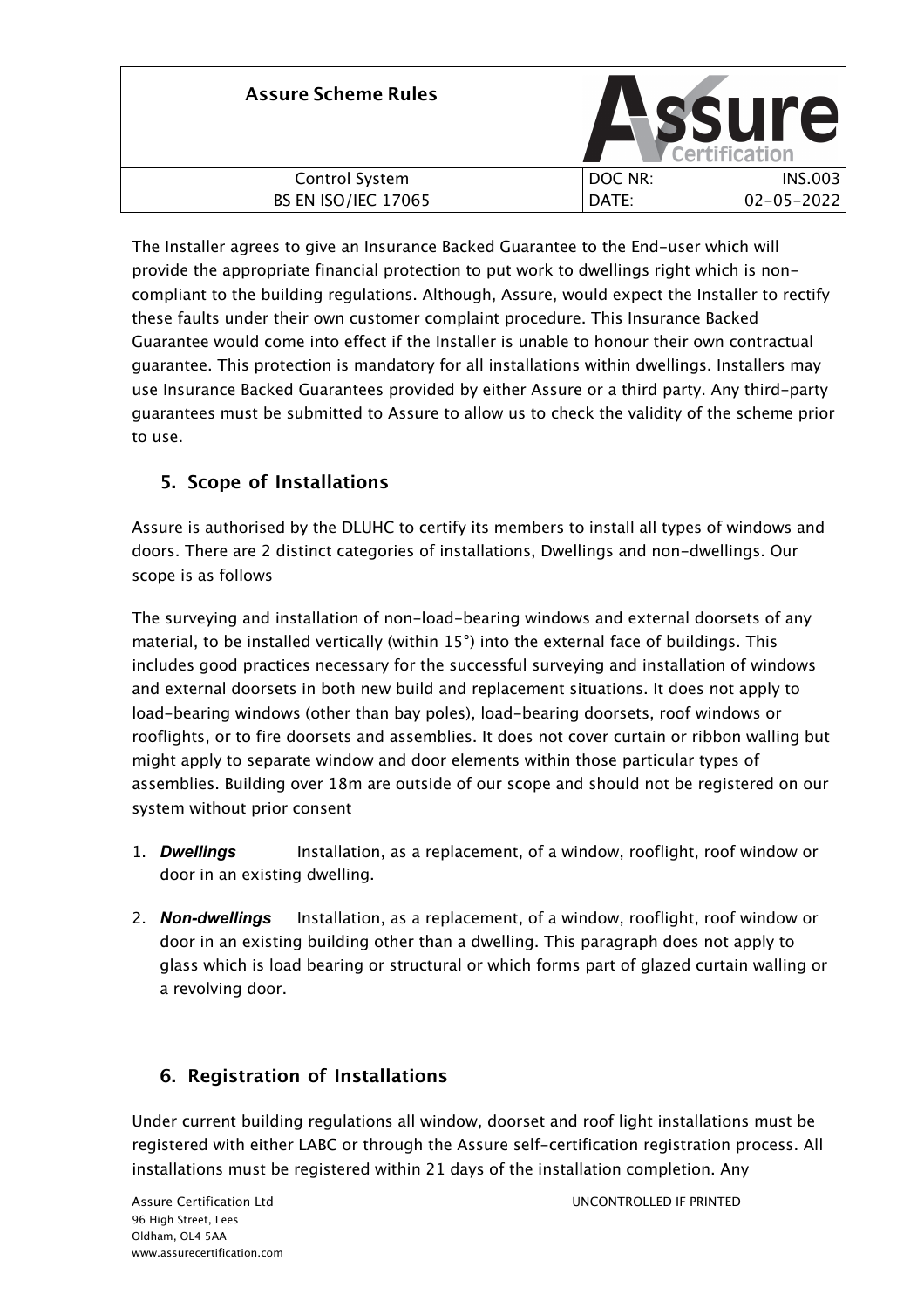| <b>Assure Scheme Rules</b> |         | ssure<br>Certification |
|----------------------------|---------|------------------------|
| Control System             | DOC NR: | <b>INS.003</b>         |
| <b>BS EN ISO/IEC 17065</b> | DATE:   | $02 - 05 - 2022$       |

registration which is not registered within the 21 days cannot be registered on the system and must be inspected by LABC. Registrations cannot be withheld due to customer payment issues. During the registration process you must select the status of the installation either dwelling or non-dwelling. All end-user information will be sent to their local building control department. All information stored on the Assure registration database will not be distributed to any other party in line with data protection legislation. Assure is registered with ICO. Registration no. ZA258743.

Assure certification has the right to remove any registrations if they believe it is not legally compliant or is incorrect

# **7. Confidentiality and Data Protection**

Assure will keep all information confidential except for information that the Client makes publicly available, or when agreed between Assure and the Installer, or where outlined in the Scheme requirements, or as required by UKAS or DLUHC, Assure agrees to treat as confidential all information obtained or created during the performance of its certification activities including Information about the Installers obtained from sources other than the client, provided however that Assure may release confidential information as required by law or authorised by contractual arrangements, in which case, unless prohibited by law, Assure will provide the Client details of the information released.

Assure Certification Ltd. Is registered with the ICO. Reg. no. ZA258743. The designated person responsible for data protection within the organisation is Managing Director. Should you require any information regarding data protection then please contact our designated person.

All personal information recorded on the Assure Dashboard relating to the homeowner is held for 10 years as legislation requires us to hold this data as it is of public interest. Personal data held on operators is held for the same period. Any information held regarding outstanding non-conformances which could be detrimental to the public will be placed on the competent person scheme register which can only be accessed by other Competent Person Schemes. This will be held for a maximum period of 10 years.

No personal data will be sold, shared or passed to any other organisation other than LABC and UKAS for legislation purposes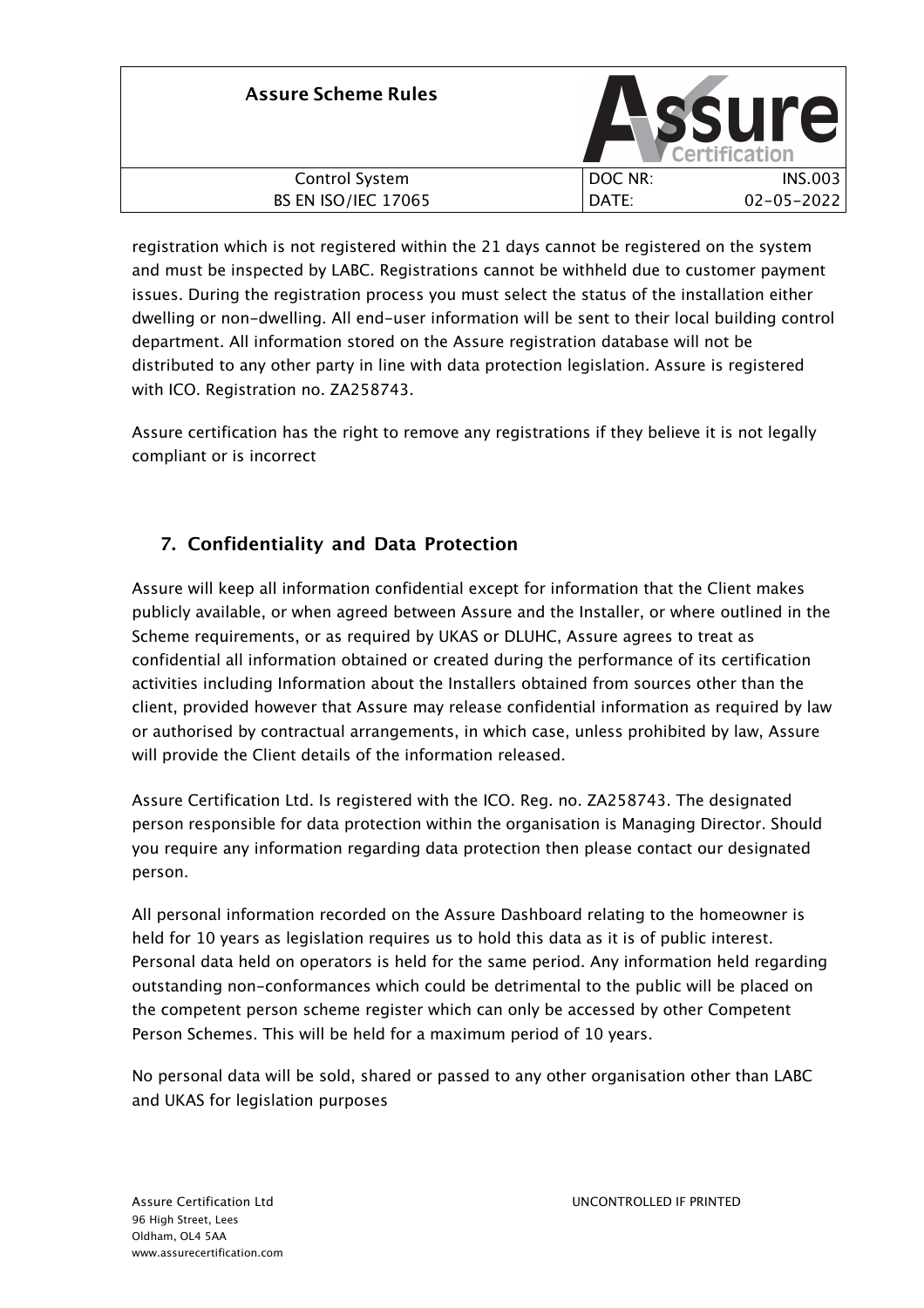| <b>Assure Scheme Rules</b> |         | <b>SSUre.</b><br>Certification |
|----------------------------|---------|--------------------------------|
| Control System             | DOC NR: | <b>INS.003</b>                 |
| <b>BS EN ISO/IEC 17065</b> | DATE:   | $02 - 05 - 2022$               |

# **8. Members Skills and Ability**

In order to be an "Assure" Competent Person Member you must have the ability to undertake works to an appropriate standard. All window fitters and surveyors employed or subcontracted by the company must be able to prove their competence. To be able to do this they must be qualified against the MTC criteria as approved by the MHCLG and Welsh Government. The qualification consists of a knowledge-based test and an on-site observation; this can be administered by Assure or any other Competent Person Scheme. Once "Assure" has been satisfied that the required skills are in place to ensure all installations are completed to an appropriate standard each operative will be issued with a card which will detail their competence and list any relevant qualifications.

In addition to the initial assessment surveyors and installers must be re-assessed every three years. They will also carry out CPD, continuous professional development. This will include evidence gathered from suppliers and health and safety issues. Assure will ensure that any information regarding building regulations and standard changes will be sent to all registered e-mails and postal addresses. If there are lots of changes, seminars/training will be provided. Companies, surveyors and installers must ensure that 'Assure' is informed regarding changes to contact details, roles and personnel.

# **9. Insurance**

To carry out works you shall be appropriately insured. The minimum limits of insurance cover are  $£2,000,000$  for Public Liability and  $£10,000,000$  for Employers Liability where needed.

# **10. New applicants:**

Potential new members return a completed application form which includes information about the corporate entity, name, address and legal status of the applicant, signed by a duly authorised representative of the member committing to the following:

To operate under the scope of Assure's authorisation by the Ministry of Housing, Communities and Local Government that covers:

'The installation as a replacement of a window, roof light, roof window or door in an existing dwelling or non-dwelling',

Applicants agree

To comply with the requirements for certification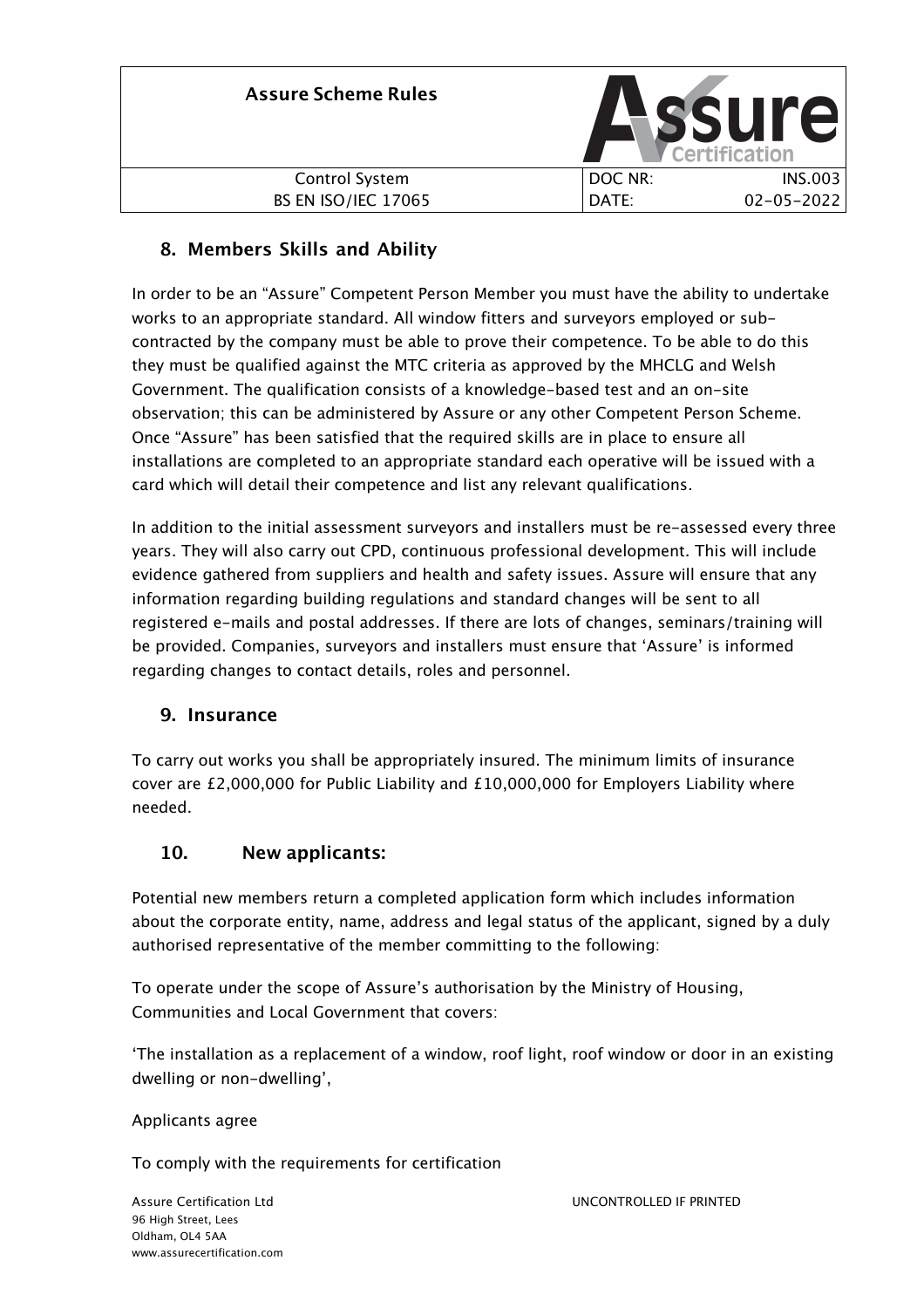| <b>Assure Scheme Rules</b> |         | SSUI<br><b>Certification</b> |
|----------------------------|---------|------------------------------|
| Control System             | DOC NR: | <b>INS.003</b>               |
| <b>BS EN ISO/IEC 17065</b> | DATE:   | $02 - 05 - 2022$             |

To supply any relevant information to enable certification

That information about their company can be published on the public "Assure" and Competent Persons web sites.

To "Assure" using sub-contractors for auditing.

# **11. Processing of Applications:**

Initial assessment

All applicants are considered as probationary until an initial assessment of the company has been conducted. After the initial inspection and application, a Decision Maker will review the information and issue certification. Work can only be registered after certification has been completed.

Those members wanting "Assure" certification shall have their technical competence assessed against National Occupational Standards under a Minimum Technical Competence. Assessment includes on-site inspections.

Inspectors follow general rules of impartiality and cannot offer consultancy or advice during evaluations.

Inspectors will be appointed to do an initial assessment / evaluation which will include;

New applicants will have a minimum of one site inspection. This inspection will be to determine the competency of the member against the criteria set out in the Inspection Rules section of this document

MTC's for new members can be assessed as part of the initial inspection. This will take the form of a knowledge assessment and site evaluation for each installer.

Members who have previously achieved MTC under a different scheme can use this information as evidence of compliance but will be subject to an inspection before they can be eligible to join the "Assure" scheme. Only MTC's conducted by approved providers will be accepted. Current providers include Certass and Fensa.

Any operator that holds a current (within the last 5 years) NVQ must be evaluated prior to acceptance. This includes an onsite observation.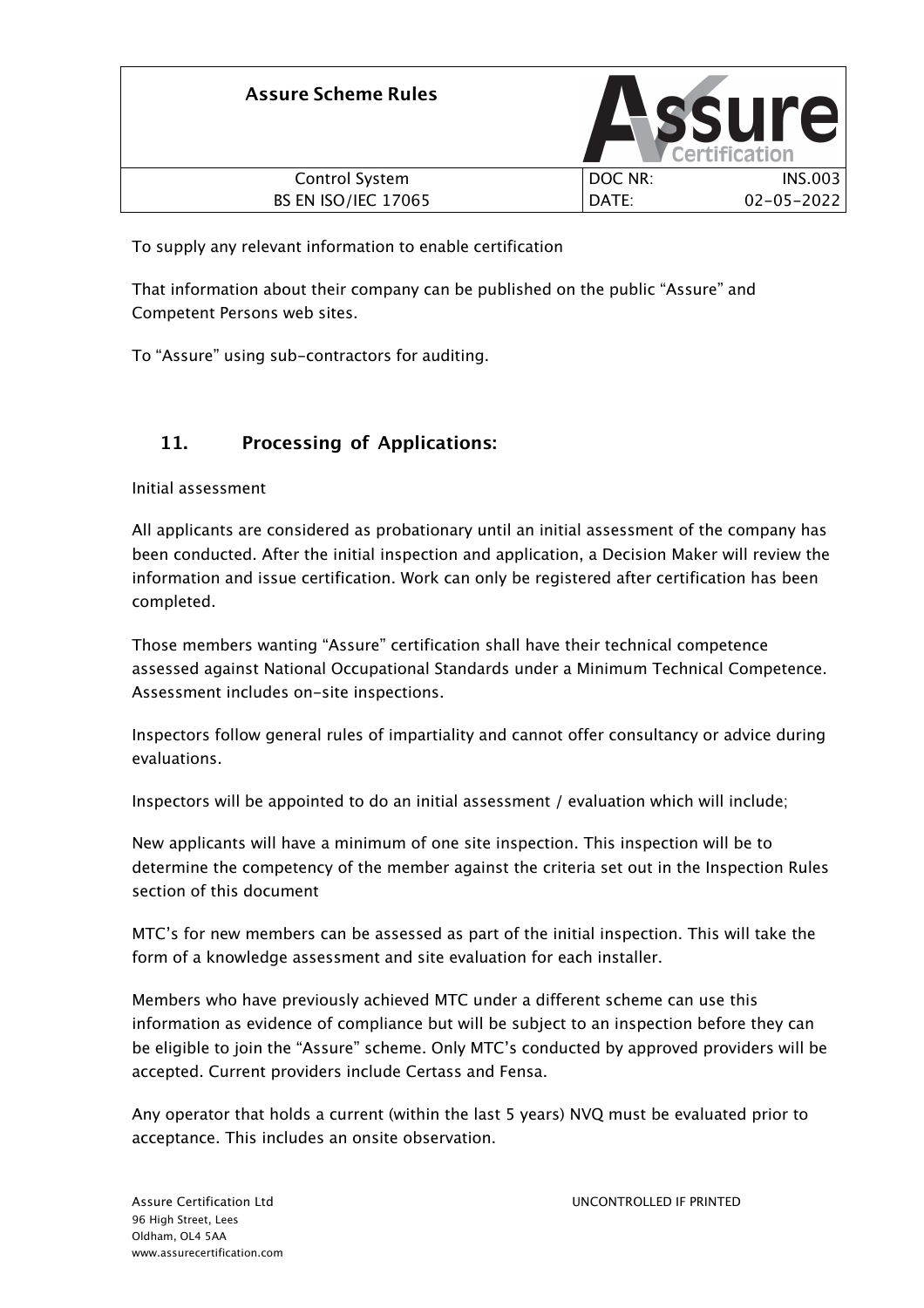| <b>Assure Scheme Rules</b> |         | <b>SSUre</b>     |
|----------------------------|---------|------------------|
| Control System             | DOC NR: | <b>INS.003</b>   |
| <b>BS EN ISO/IEC 17065</b> | DATE:   | $02 - 05 - 2022$ |

In the event that any non- conformities have to be discharged in order to comply with all the requirements for certification, a report highlighting these shall be given to the installer along with an explanation of any further evaluations required and the timescales.

Any non-conformities or issues must be addressed before an application can be processed for evaluation.

Evaluation:

Personnel (inspectors) appointed to evaluate the member shall provide "Assure" with a report of findings as to the conformity with all the certification requirements and any other relevant information with recommendations sufficient for the Managing Director to ratify any decision.

Certificate Issue / Certification:

The application form, completed references, attachments, assessment report and recommendations are submitted to the Managing Director for ratification.

On confirmation that certification is approved (or in the case of existing members, renewed), the installer will be sent a letter of acceptance / renewal and a certificate confirming

The name and address of the installer

The scope of the certification granted

The effective date of certification

The term of the certification (12 months)

And reminding installers that

They must deal with any resultant corrective actions in a timely manner and work within the scope

They need to notify all completed work under the scheme to enable "Assure" to issue a certificate of Building Regulation compliance and notify the relevant Local Authority (in England and Wales)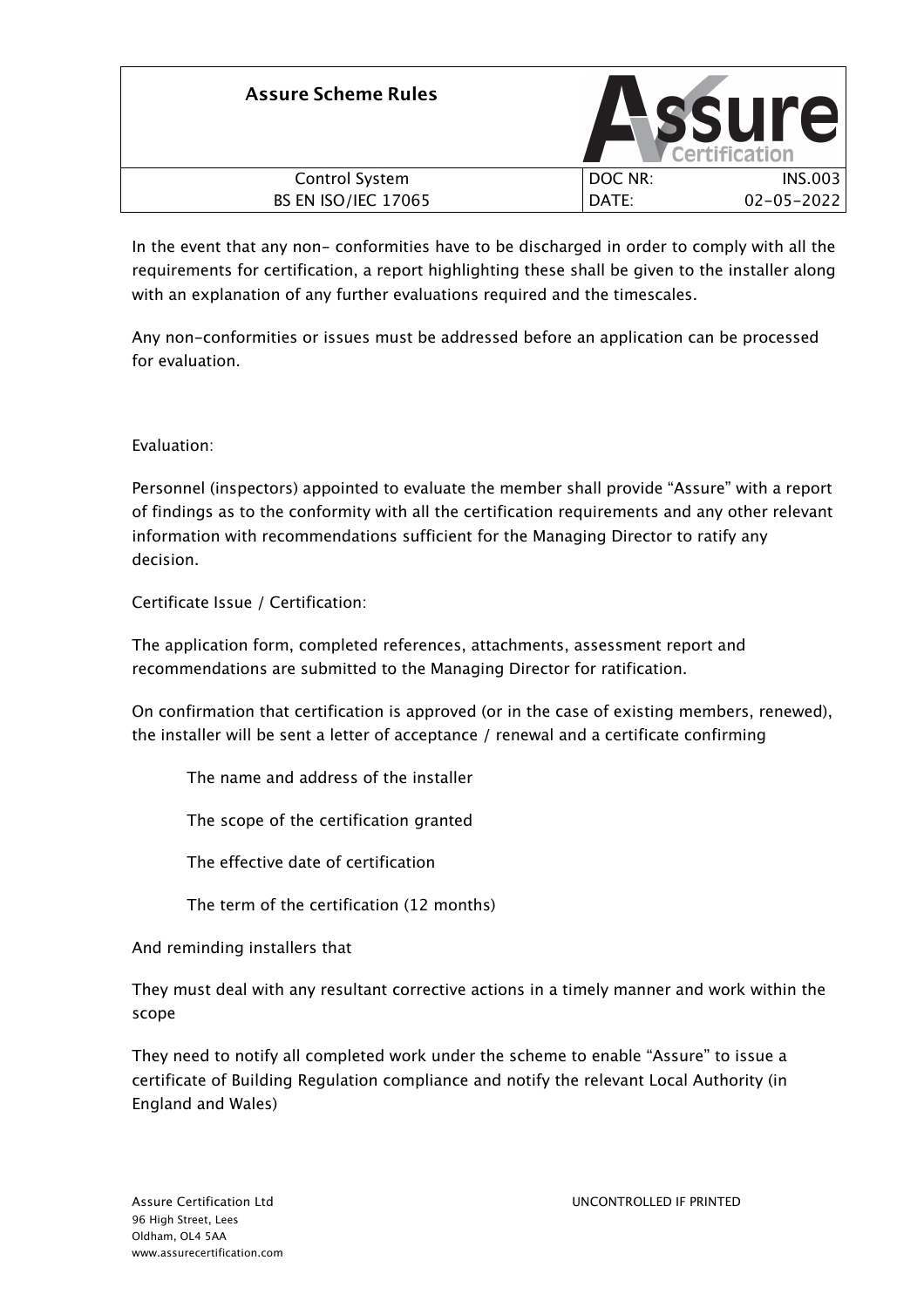| <b>Assure Scheme Rules</b> |         | <b>ssure</b><br>Certification |
|----------------------------|---------|-------------------------------|
| Control System             | DOC NR: | <b>INS.003</b>                |
| <b>BS EN ISO/IEC 17065</b> | DATE:   | $02 - 05 - 2022$              |

# **12. Certification Fees, Charges and continuation of Certification**

Your certification runs for a minimum 12-month term. Upon its anniversary we will automatically renew your certification for another 12-month term so long as your account is active.

Certification fees are detailed in the members area of the website

Fees are payable in advance of certification, inspection or knowledge assessment

Fees are still payable during suspended certification status

All fees and charges are taken automatically by Direct Debit mandate on the  $15<sup>th</sup>$  of each month. All members must subscribe to this service unless a dispensation has been requested. Any member cancelling a Direct Debit mandate will be automatically suspended pending re-instatement.

We reserve the absolute right to amend all fees and charges

Our refund policy is:

- Registration fees are not refundable under any circumstances.
- Works registered, and any applicable charges are not refundable.
- If you cancel your Certification with us, for any reason. No fees are refundable.

We will periodically review your performance in relation to auditing activity, training requirements, complaints and disciplinary action. The outcome of the review may result in an increased inspection rate for registered jobs or in extreme cases non-renewal of certification. This level of auditing activity is at the sole discretion of the certification scheme.

The installer agrees to notify "Assure" where appropriate of any changes in the constitutional makeup of their company, whether this be changes in ownership, directors, legal status or otherwise

# **13. Conditions for issue, retention and withdrawal of certificationdocuments:**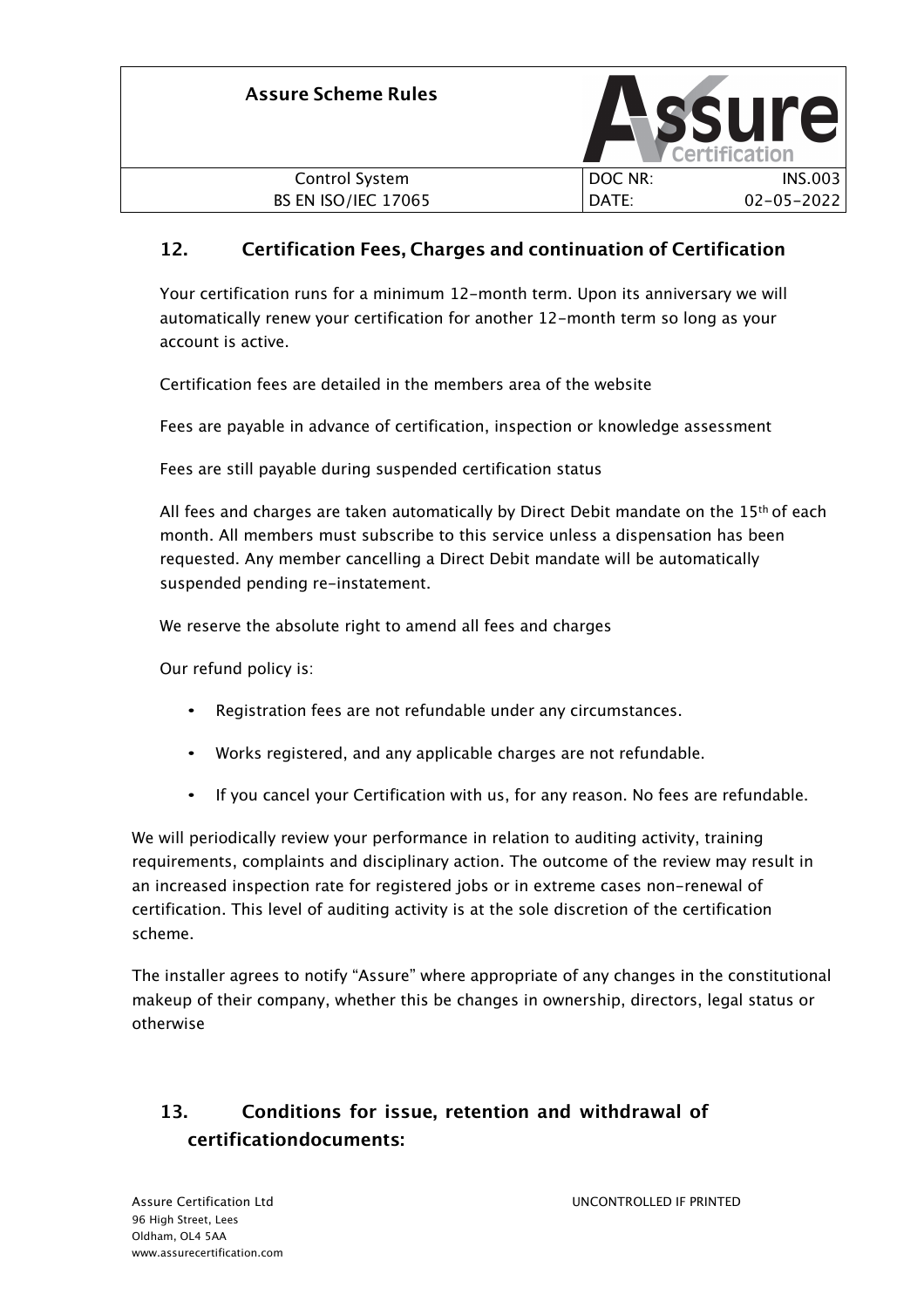| <b>Assure Scheme Rules</b> |         | <b>SSUre</b>     |
|----------------------------|---------|------------------|
| Control System             | DOC NR: | INS.003          |
| <b>BS EN ISO/IEC 17065</b> | DATE:   | $02 - 05 - 2022$ |

Certified members may use the "Assure" logo and certificate to differentiate themselves from non-Assure members

They should consider displaying the logo and certificates in showrooms, van backs, point of sales, letterheads, and advertisements

Checks are made at each audit visit to ensure correct use is being made of the certificate and logo.

In the event of misuse of the logo and / or certification, "Assure" will write to the member demanding corrective action within an appropriate timescale decided by the MD. If this is not complied with the member faces the threat of legal action and withdrawal of certification.

# **14. Maintaining Certification.**

Existing members' competencies will be re-evaluated over a period of three years from the latest conditions of authorisation dated 6<sup>th</sup> June 2012.

Inspectors will follow general rules of impartiality and offer no consultancy or advice during evaluations

All members are audited annually – with each operative audited at least once in each threeyear period

In the event of any failures the member must rectify these within an appropriate timescale. The installation(s) will be re-inspected with the member charged at the current rate.

As and when issues arise that are likely to affect competencies such as changes to the Building Regulations or technical standards, Assure, will either host regional seminars to which members will be invited or send out e-mails/newsletters to ensure their competencies are kept up to date.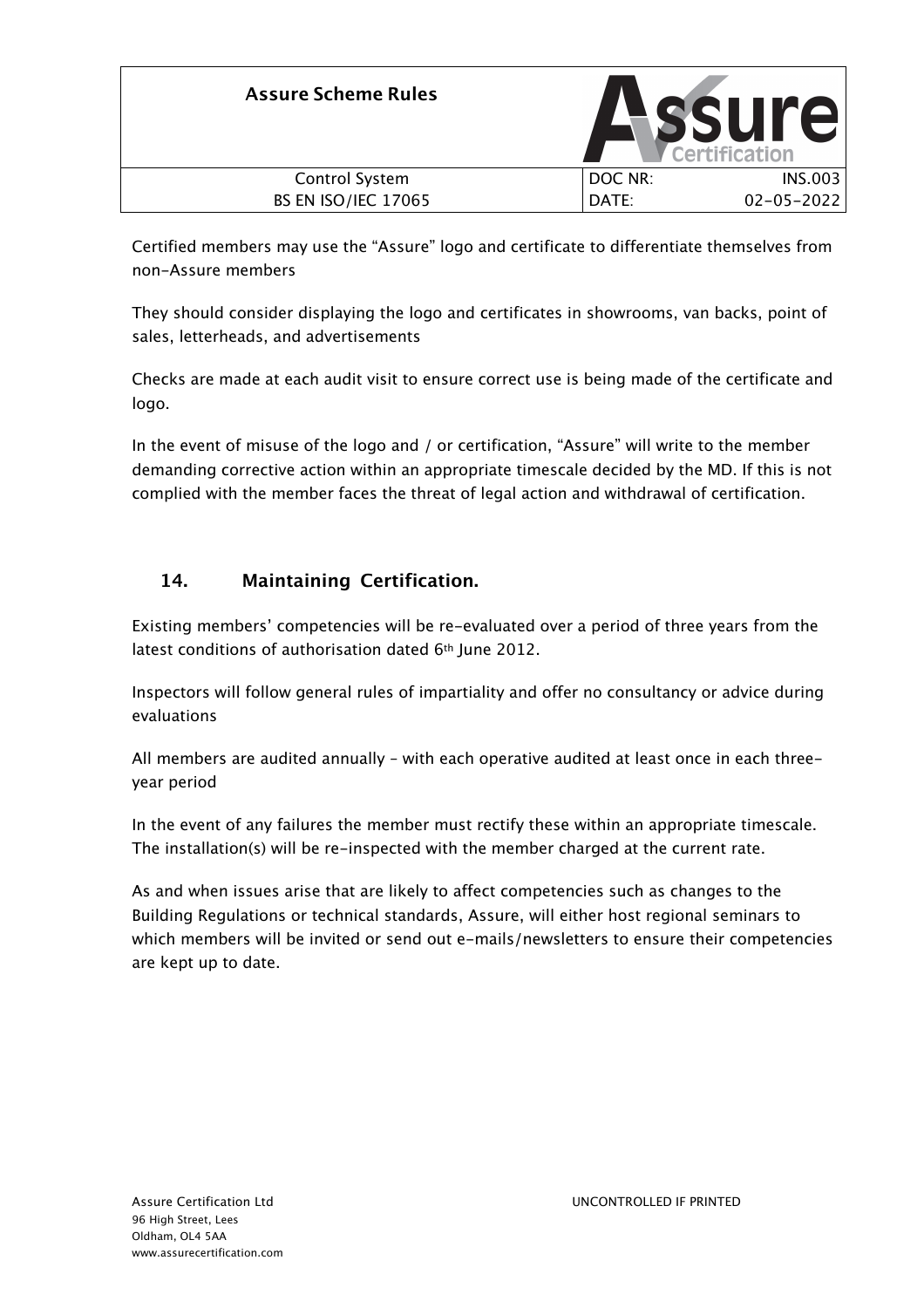| <b>Assure Scheme Rules</b> |         | SSU<br>$\mathbb{I}$<br>Certification |
|----------------------------|---------|--------------------------------------|
| Control System             | DOC NR: | <b>INS.003</b>                       |
| <b>BS EN ISO/IEC 17065</b> | DATE:   | $02 - 05 - 2022$                     |

# **15. Inspections**

The following is a description of the inspection process and conditions affecting recertification. This details the inspection regime, the standards against which the inspection is carried out and the rules covering non-conformances. All inspection reports remain the property of Assure and will not be shared with any other organisation other than UKAS and MCHLG. Specific unresolved non-conformance information will be shared with other CPS schemes should the installer move to another scheme provider.

Minimum Site Inspection Regime:

There will be a minimum of one site inspection per year or 1% of registrations

A random sample of each fitting team will be taken but will ensure every fitting team and surveyors are inspected within a three-year period.

As the size and complexity of our members differs the following inspection regime will apply;

A member with one to three fitting teams will have one annual inspection which will include one live site visit.

A member with four to six fitting teams will have one annual inspection which will include two live site visits. They will also be subject to a surveyor inspection.

A member with six to 10 fitting teams will have one annual inspection which will include up to four live site visits. They will also be subject to a surveyor inspection.

Members with over 10 fitting teams will have regimes designed to ensure all fitters and surveyors are inspected within three years. This may entail more than one inspection per year.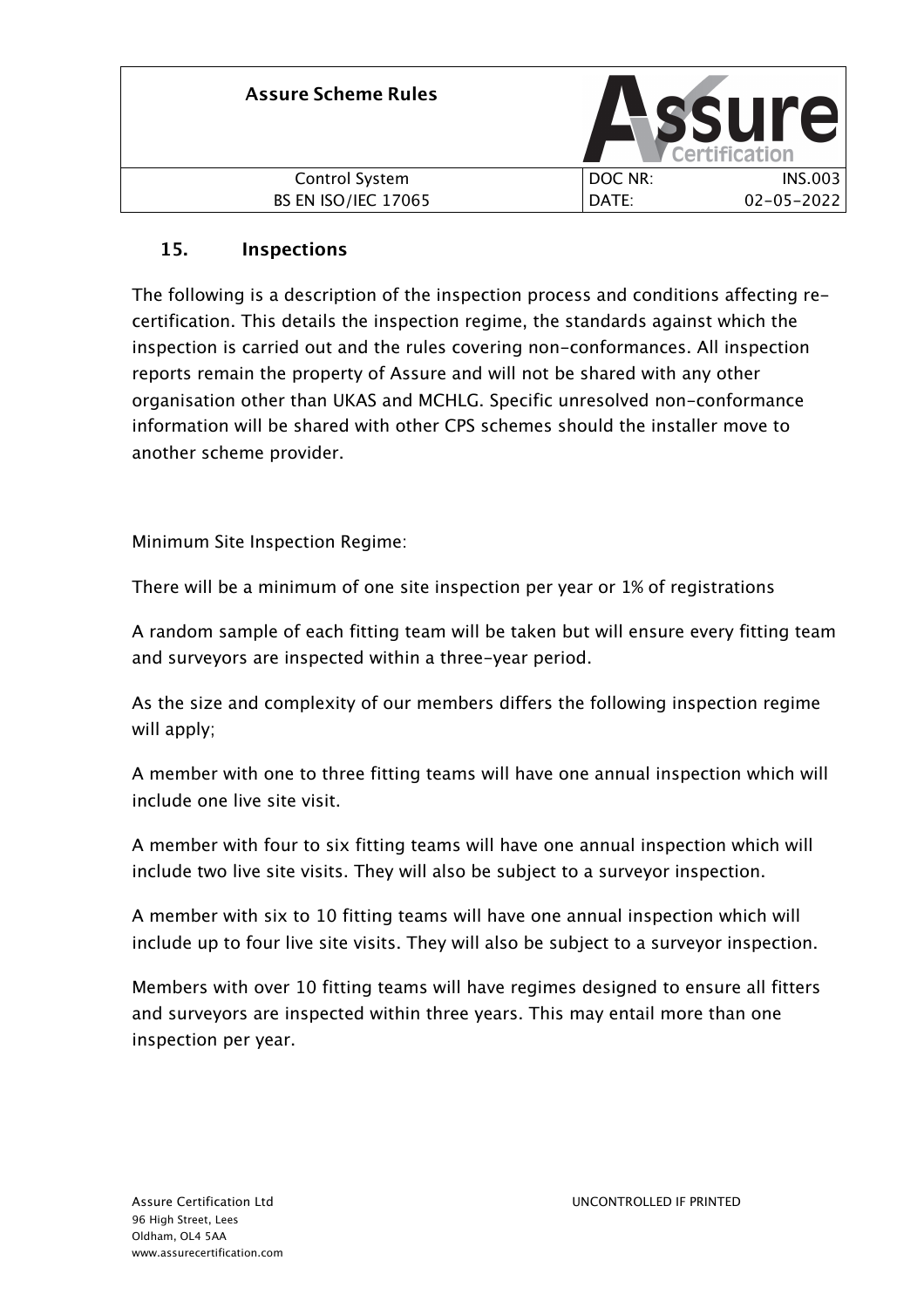| <b>Assure Scheme Rules</b> |         | <b>SSUI'</b><br>Certification |
|----------------------------|---------|-------------------------------|
| <b>Control System</b>      | DOC NR: | <b>INS.003</b>                |
| <b>BS EN ISO/IEC 17065</b> | DATE:   | $02 - 05 - 2022$              |

### **Site Inspections**

Live Installations

All members will be subject to live installation inspections. This is to ensure that all aspects of the installation can be seen and also the competency of the operatives can be assessed.

### **Completed Installations**

For members who conduct very few installations it may be possible to inspect completed installations. However, this is only acceptable if access can be gained to the property so that all aspects of the installation can be viewed. Extra paperwork must be provided detailing the names of the operatives and the full product specification. A live inspection must be completed within three years to ensure competency of the operatives.

### **Inspection Documentation requirements**

All new applicants must supply Assure with all the relevant information regarding documentation and listed earlier in this document. This information is stored on the dashboard. Upon renewal of the company's insurance policies an email is sent to the company to remind them to upload this information.

During site inspections the inspector will ensure that the company has uploaded all their documents and they are up to date.

To ensure that the company complies the inspector will check all the documentation during the Inspection this is carried out at least annually to ensure compliance with the regulations. This frequency can be increased if the company receives numerous consumer complaints or a concern has been raised regarding the company internally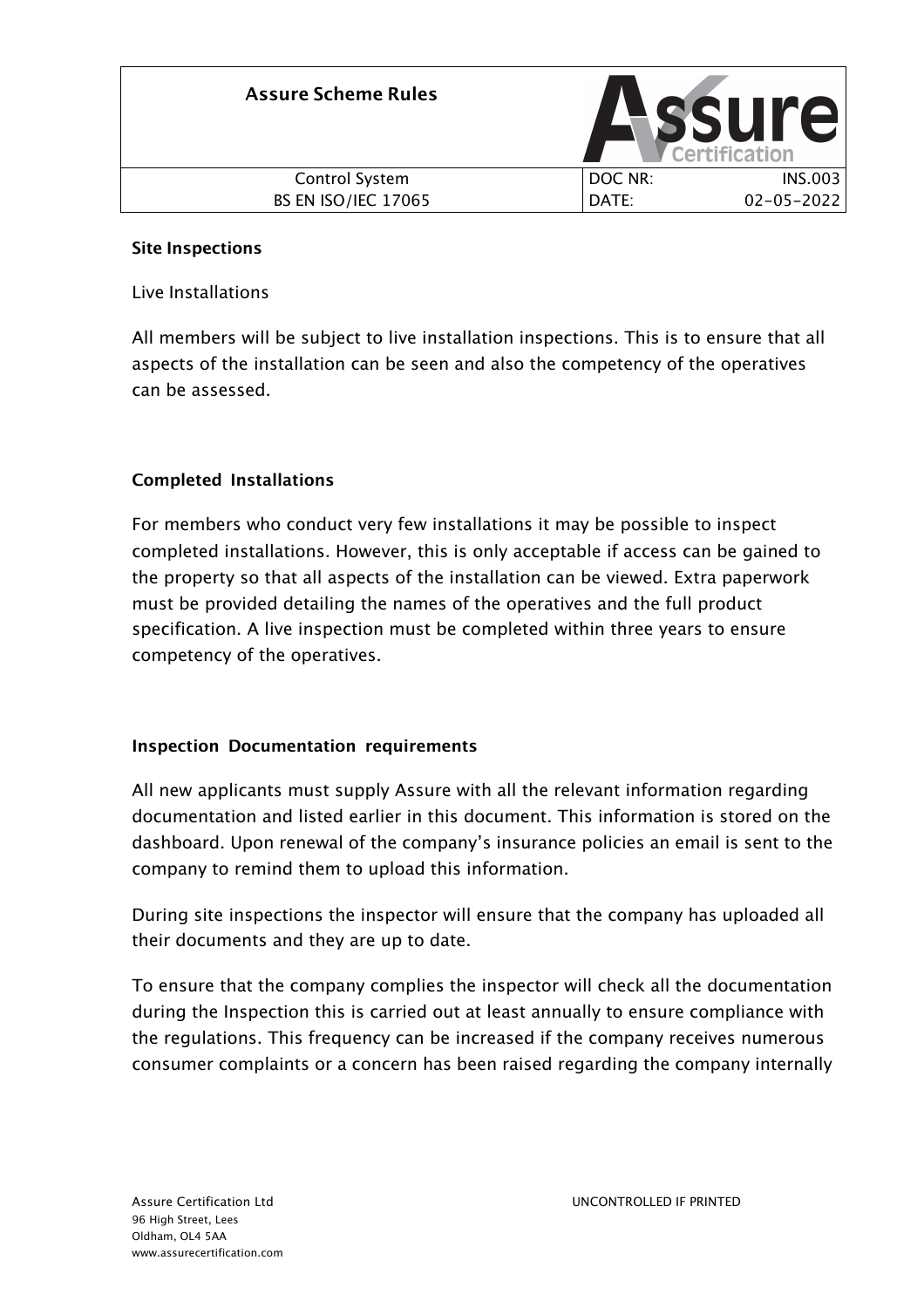| <b>Assure Scheme Rules</b> |         | <b>ssure</b><br>Certification |
|----------------------------|---------|-------------------------------|
| Control System             | DOC NR: | <b>INS.003</b>                |
| <b>BS EN ISO/IEC 17065</b> | DATE:   | $02 - 05 - 2022$              |

### **Surveyors Competency**

Surveyors must also be inspected for competency. Operatives who survey sites prior to installation must be qualified and be able to demonstrate their competence. At least one survey must be inspected within the three-year period.

### **Fitters Competency**

All operatives must produce either a Skills card at each inspection. They must all have been inspected at least once within a three-year period. The competency of the operators will be recorded and logged on the MTC database, along with any CPD evidence collected.

# **16. Extending certification:**

This is not relevant unless or until "Assure" applies to extend its scope in which case procedures will be established

# **17. Undertaking Installations**

All installers registered with "Assure" should offer clear information to the consumer on the services being offered. A written specification is required, detailing the work to be undertaken, materials to be used, proposed timetable, price and payment method. This can be made available to the consumer in the form of a contract or a quotation. It is recommended that installers seek out approval signatures from consumers for scope of works, particularly in case where a degree of variance from the original specification is anticipated or expected.

In addition:

- Full notes and drawing of customer requirements shall be taken and filed.
- All works shall be carried out in accordance with legislative and "Assure" requirements.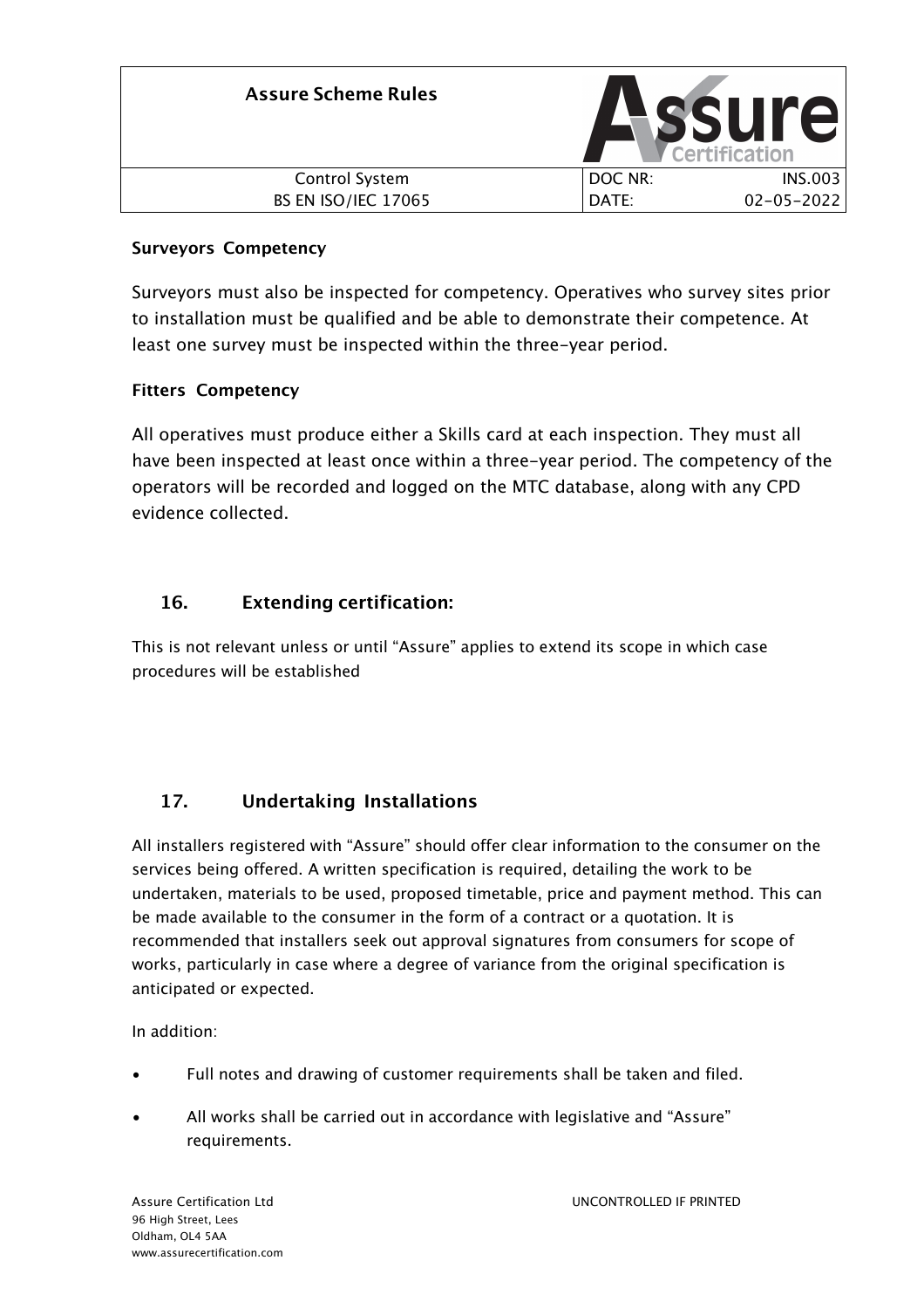

- All works shall be undertaken in a safe manner in accordance with all Health & Safety Legislation.
- All works shall be registered with Assure within 21 days of completion.
- Completion of works.

All installers should complete works, within a timescale agreed with the consumer, but with provision for variances in weather, materials shortages and other factors outside the installers reasonable control. In the event that such situations give rise to delays, the installer should give due notice to the consumer of any delay.

The installer agrees to comply with all current statutory and common-law requirements in respect of Health & Safety, and shall continue to comply with any amendments, secondary legislation and case-law developments in this area.

In terms of environmental health, the installer agrees to comply with all requirements with regards to waste disposal, particularly with regards to hazardous waste. Sites are to be kept clean and tidy with waste and energy consumption kept to a minimum.

# **18. Use of Logos**

The Assure windows and doors and Certified Installer Tick logos may be used by installers who have been certified under the Assure Competent Person Scheme.





The Assure scheme is an independent certification system administered by Assure Certification Ltd. Members of Assure may only use the logos above and are not permitted to use the UKAS logo. Any installers who are found using any other logo will have their certification withdrawn

Assure Certification Ltd is an accredited certification body and is therefore licensed to issue specific marks by the owners of these marks. Misuse of any of the logos by either members or non-members may result in either the withdrawal of the logo or a civil prosecution.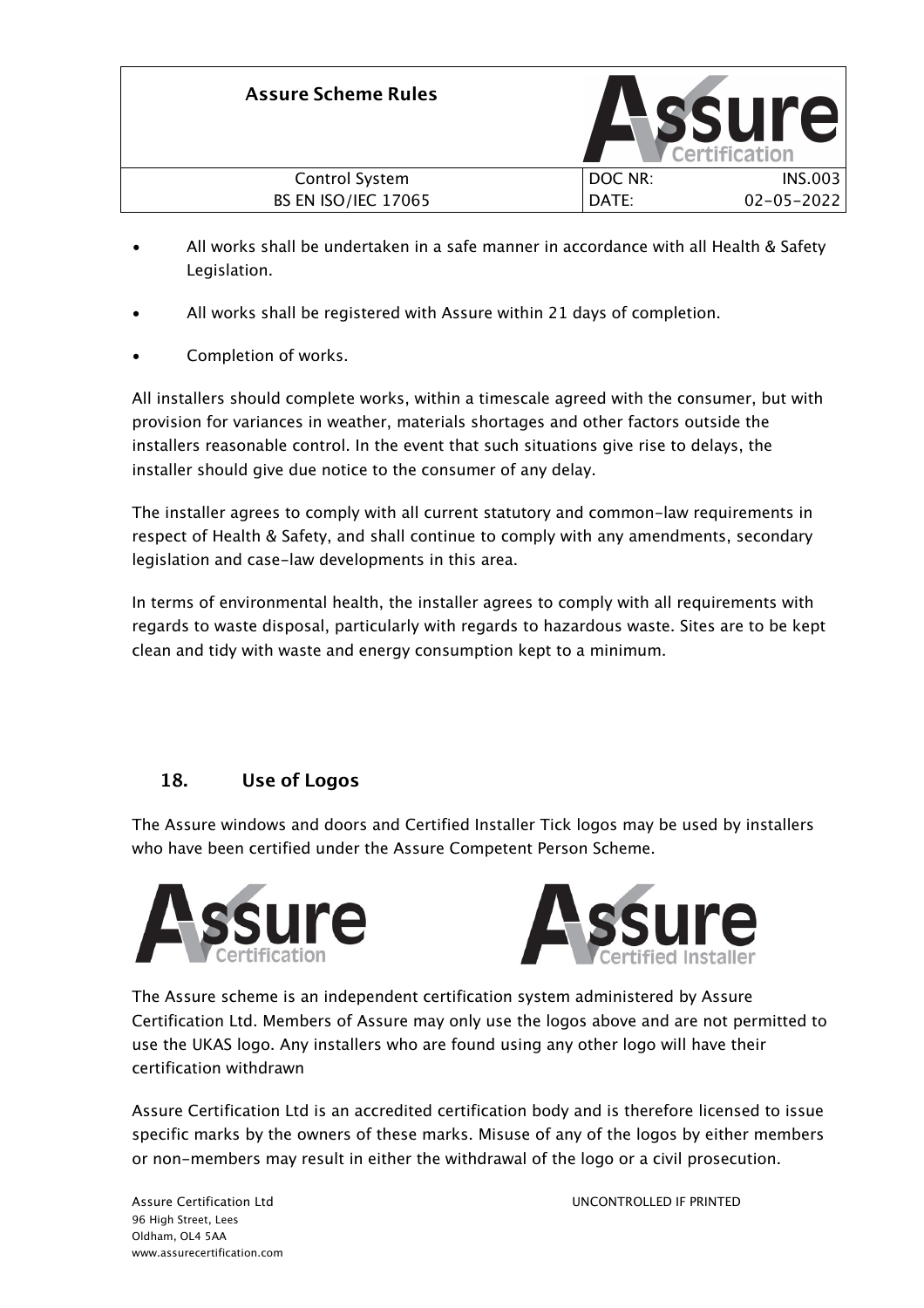| <b>Assure Scheme Rules</b> |         | <b>ssure</b><br>Certification |
|----------------------------|---------|-------------------------------|
| Control System             | DOC NR: | <b>INS.003</b>                |
| <b>BS EN ISO/IEC 17065</b> | DATE:   | $02 - 05 - 2022$              |

Incorrect references to the certification scheme or marks found in documentation or other publicity shall be dealt with by suitable action

# **19. Dealing with the Consumer**

You shall be able to explain to consumers the requirements of the regulations relating to any works.

Before entering into a commitment to undertake works you should ensure that your customer:

- a. Understands the nature of the works and its limitations.
- b. Understands the reason why you may terminate the works on site, and any reimbursements you would seek in such circumstances.
- c. Understands the policy and procedures for cancellation of services and the payment of refunds.
- d. Understands the fee you will charge, which should be broken down to allow for the pricing of extras or specification changes

The above should be provided within any quotation, and/or as part of your standard terms of business

You shall identify yourself to the consumer as, Assure Competent Person Scheme certified

# **20. Consumer Complaint Procedure**

You shall adopt the "Assure" customer complaint policy (INS.005) as part of your complaints handling procedures, or other complaints policy deemed suitable by "Assure". Where requested you shall supply a copy of the complaints procedure to the consumer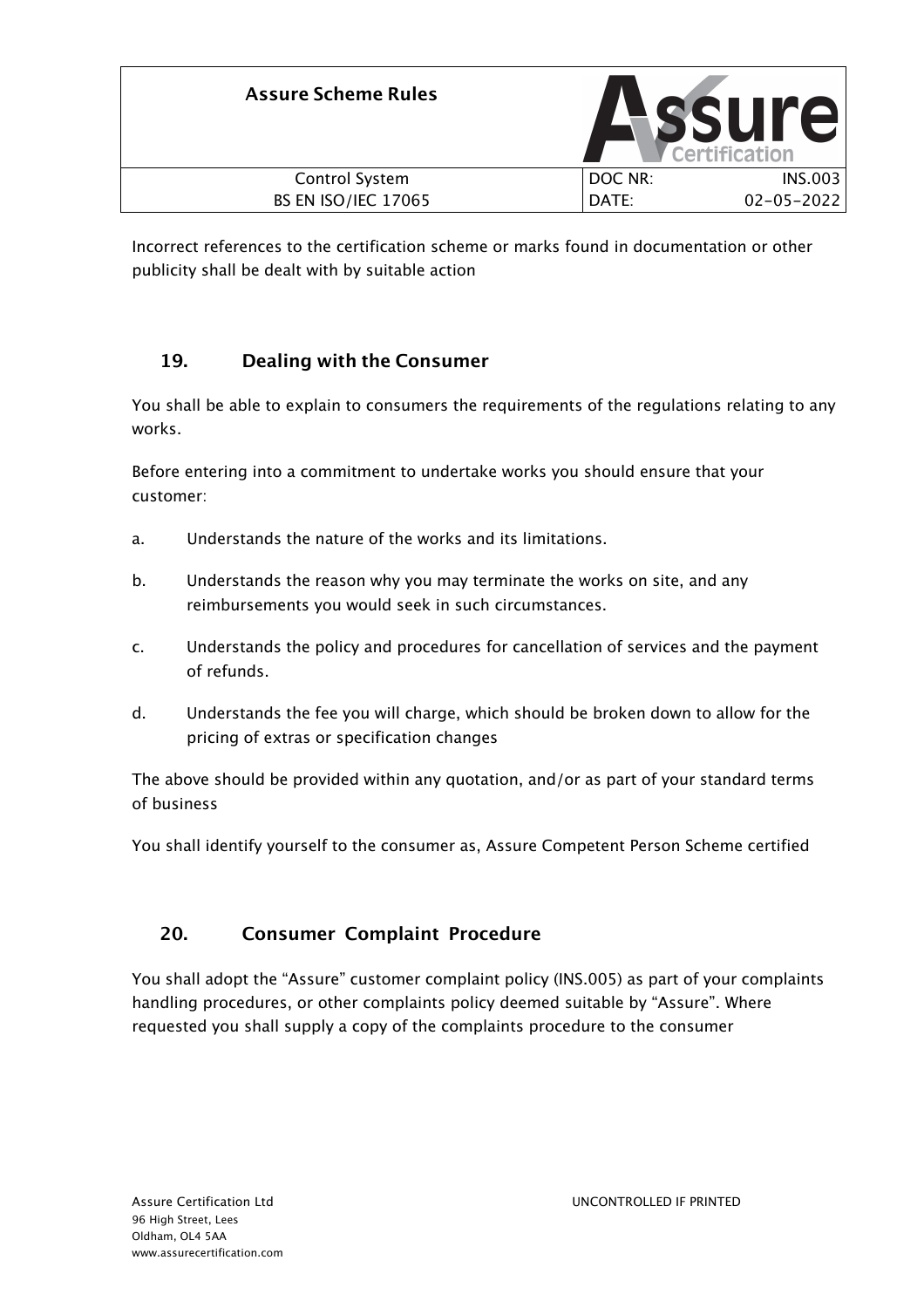| <b>Assure Scheme Rules</b> |         | <b>SSUr</b><br><b>Certification</b> |
|----------------------------|---------|-------------------------------------|
| <b>Control System</b>      | DOC NR: | INS.003                             |
| <b>BS EN ISO/IEC 17065</b> | DATE:   | $02 - 05 - 2022$                    |

a. The complaint policy is based upon a process of escalation, commencing with attempts to resolve the issue by you, then escalation to us. "Assure" will not involve itself with any consumer complaint until the contractor complaints procedure has been exhausted. We will act as an independent third party to the contract existing between your customer and you. Where the issue cannot be resolved, you shall participate in this arbitration in order to remain certified by "Assure"

b. Whenever a customer complaint is formally escalated to us we will require you to provide all supporting documentation within five working days.

c. Where a complaint is escalated to the scheme, we will review all of the facts related to the complaint. We may request further clarification from the various parties. We will seek to resolve the complaint to the consumer's satisfaction. Our decision will be final, but not binding on the consumer, however, you, shall abide by our decision in order to remain a scheme member. Where the customer wishes to seek arbitration you shall agree to arbitration in order to remain in the scheme.

d. If a consumer complaint is received directly by us about you, we will inform the consumer to contact you and follow your complaints procedure.

e. In the event that you receive a customer complaint about us, this should be fully recorded as to the nature and circumstances and then passed immediately to us.

f. Your complaint records will be used by us as part of our quality assessment procedures and can also be used in certain circumstances in order to instigate the disciplinary procedure.

g. Only complaints in relation to a non-compliance against the building regulations, will be investigated by Assure. If a breach in building regulations has taken place, then Assure may suspend or issue sanctions on the company until it has been rectified. Failure to rectify building regulation breaches may result in removal from the scheme and the breach will be reported to LABC for prosecution. In the event that the breach is discovered after the company has ceased tradingthen the Insurance-backed guarantees or warranties need to be activated by the homeowne

# **21. Suspending / withdrawing certification:**

Certification can be withdrawn for a number of reasons including:

Potentially if there are changes of ownership or management of the installer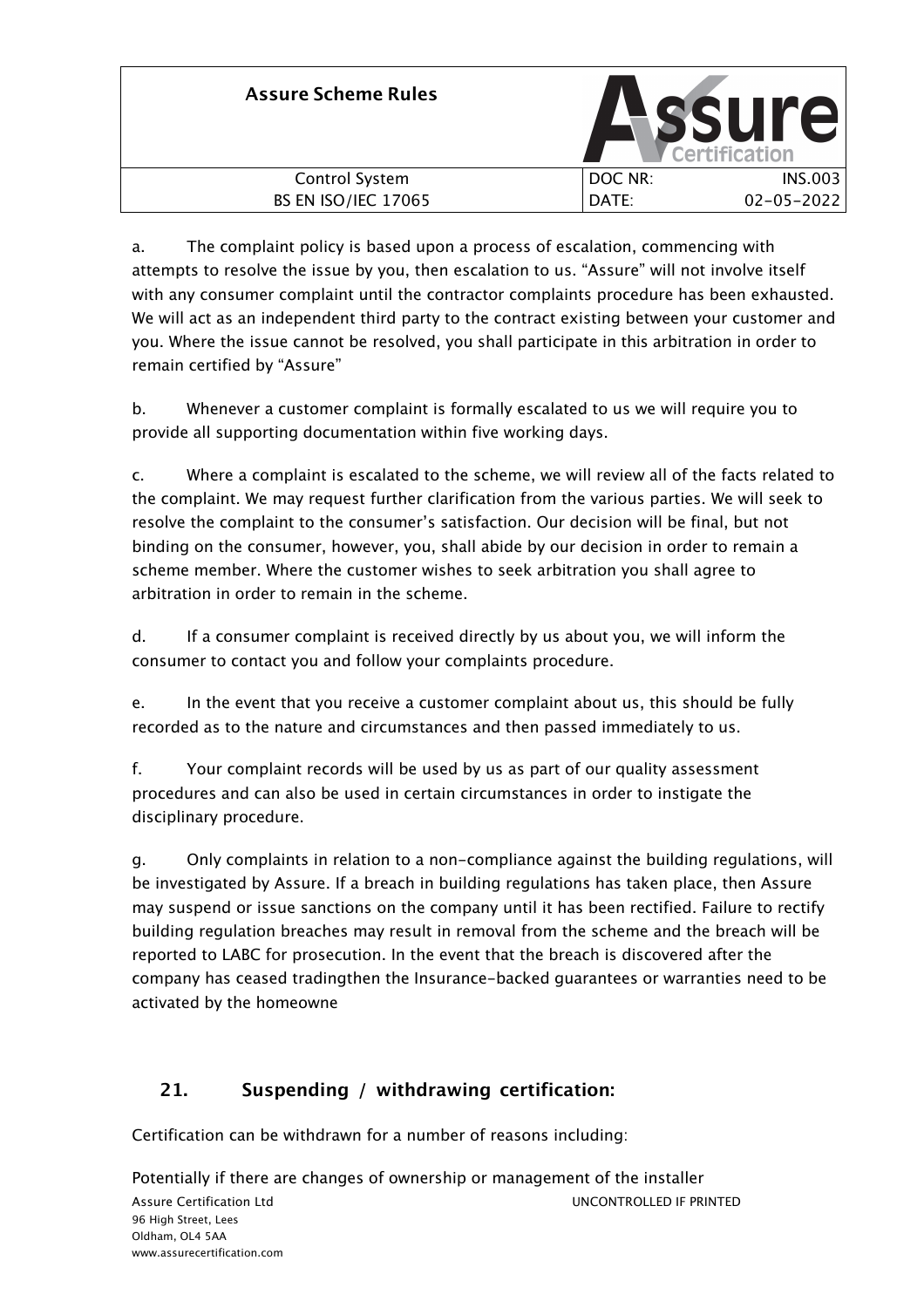# **Assure Scheme Rules** Control System BS EN ISO/IEC 17065 DOC NR: INS.003 DATE: 02-05-2022

Consistently failing to comply with Building Regulations

Regular need for re-inspections

Not putting right non-compliant works

High level of consumer complaints

Poor consumer relations or satisfaction results

Non-compliance with scheme rules

None payment of outstanding invoices

Dependent on the reason members will first receive a written warning highlighting what the issue is along with suggested timescales to address the issue. They will also be warned that in the event the issue is not addressed then they run the risk of certification being suspended with an indication of what will then happen.

Members may also be removed immediately if Assure believe they will continue to use the certification in a misrepresentative manner or they have joined another CPS scheme as certification with 2 schemes simultaneously is not permitted

This includes informing members that:

DLUHC, Local Authorities and other CPS's will be notified about their suspension. For consumer complaints which have not been addressed the full details of the complaint will be forwarded to the local Trading Standards department for further investigation and possible prosecution

During the period of suspension, they must make no misleading claims,

Potential customers must be informed regarding the status of their certification

They must cease using the Assure logo.

The Assure web site will be updated to remove the Assure logo from their listing

The CPF will be informed to remove the member's details from the CPF web site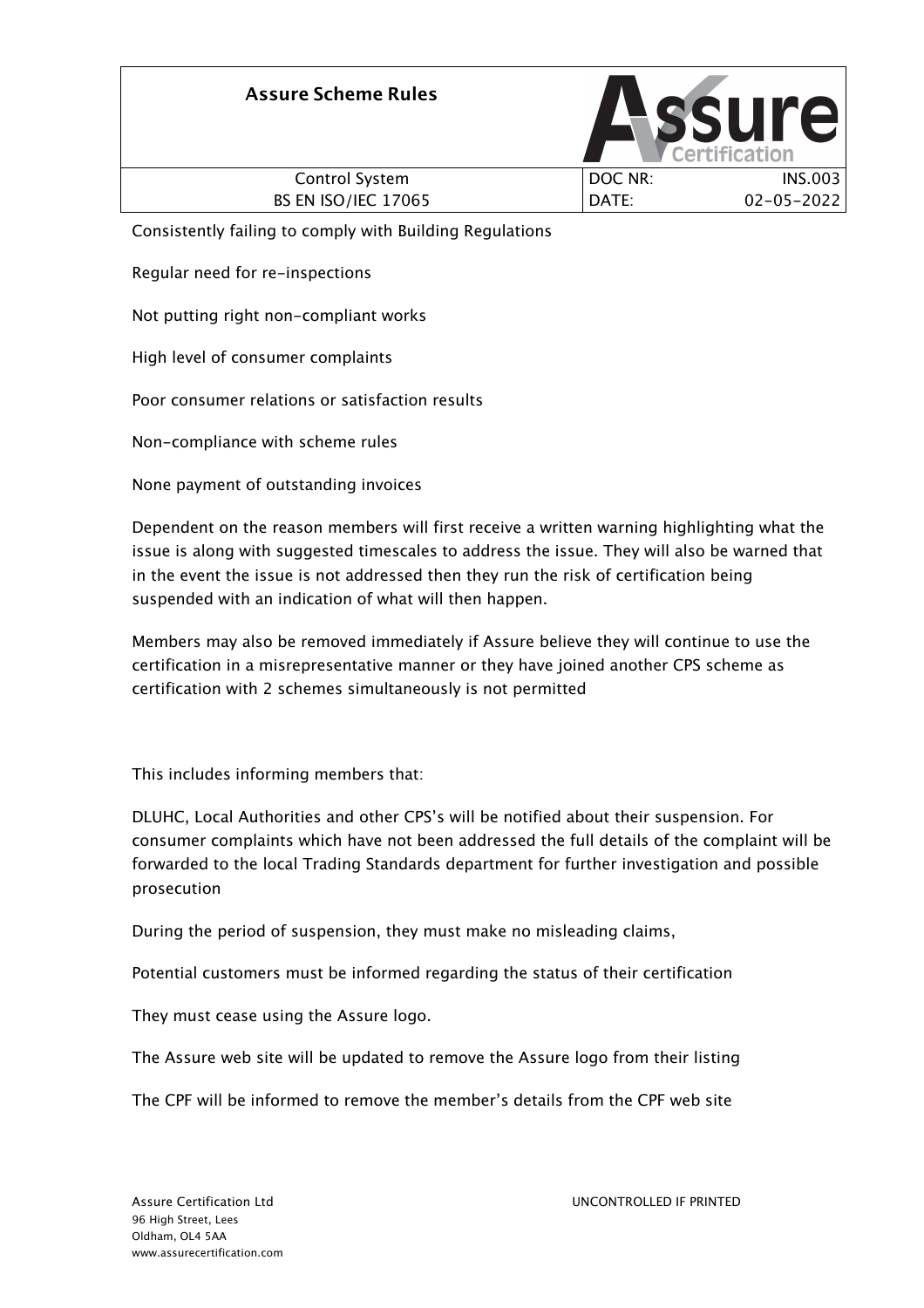| <b>Assure Scheme Rules</b> |         | <b>ssure</b><br>Certification |
|----------------------------|---------|-------------------------------|
| Control System             | DOC NR: | <b>INS.003</b>                |
| <b>BS EN ISO/IEC 17065</b> | DATE:   | $02 - 05 - 2022$              |

Assure will review the member's web site and adverts to ensure the Assure logo has been removed

### **22. Complaints:**

• Complaints Procedure (from members about Certification):

see 'Appeals'

• Complaints from consumers:

The Assure website informs consumers about the formal complaints procedure and how to request a copy. Members commit to this procedure. This includes low cost arbitration as an alternative to potentially costly court action.

• Complaints to members about Certification issues:

Members must keep a record of any complaints relating to compliance and document any actions taken; see Certificate issue / Certification

### **23. Appeals:**

Policy for dealing with appeals, complaints and disputes

Members have the opportunity to appeal about suspension of membership, certification, audit, evaluation issues or the MTC process.

Members must write to Assure outlining why they are appealing with supporting evidence where appropriate.

This is referred to the Certification Committee and the member may formally present their case at a meeting.

Appeals are examined and processed without prejudice and resolved in a timely manner.

Assure will respond in writing to the member with their decision and the reasons for it.

For certification appeals the Certification and Compliance Committee's decision is final.